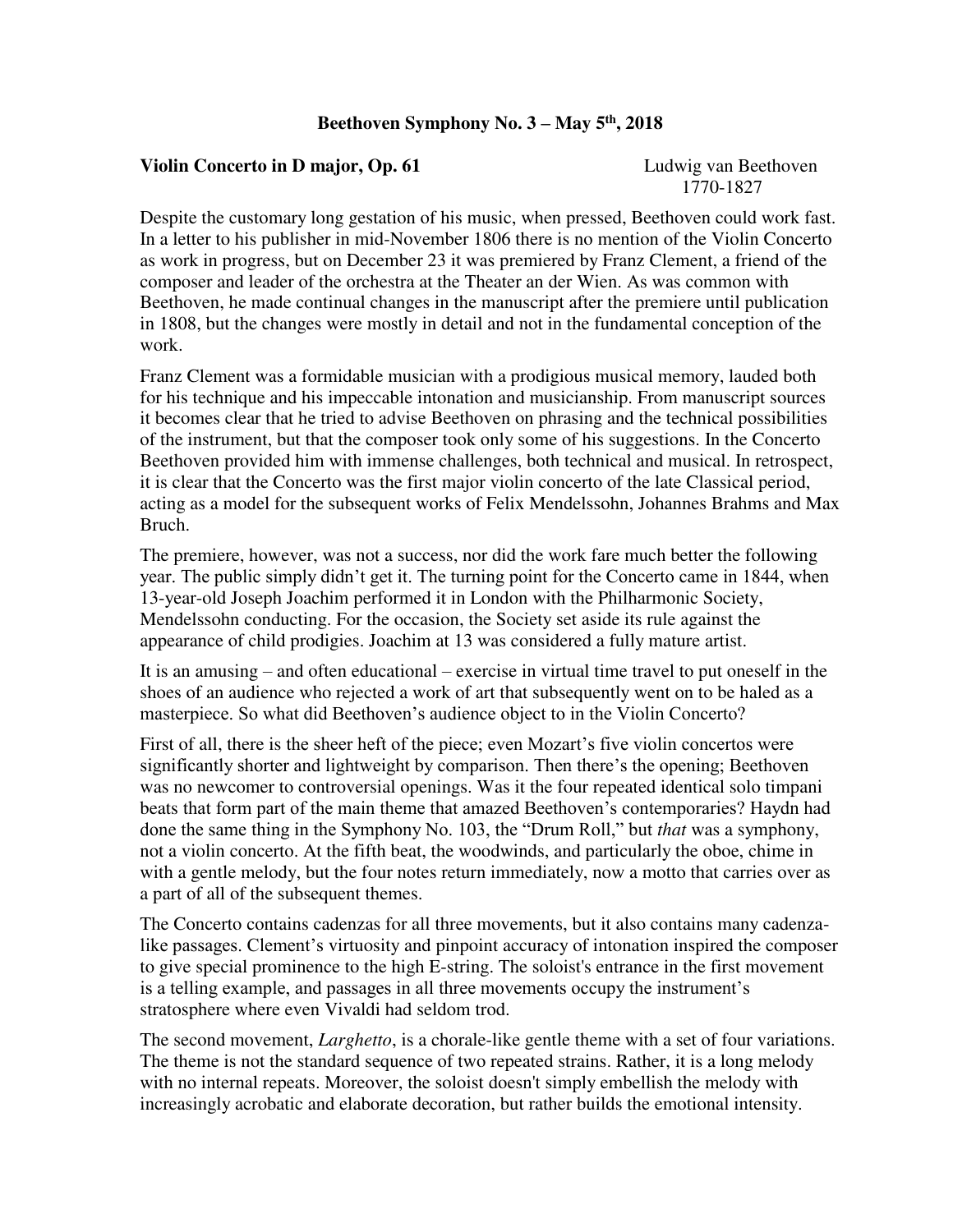Near the end of the movement, Beethoven provides a section of new material and a short cadenza, leading without a break into the Rondo Finale. This, a lively bravura movement based on a dancing folk-like theme, is the technical counterbalance to the emotional intensity of the first two movements. Brahms was to imitate the ebullient good humor in the finale of his own Violin Concerto.

One other reason for the initial rejection of Beethoven's Concerto resides in the violin concertos of the Classical period. Like Mozart's five concerti, these were modest – although elegant – in their requirements of the soloist. Unlike twentieth century music lovers, who revere the music of centuries past more than contemporary music, the challenging Italianstyle concerti of Vivaldi or Bach had long since become passé in nineteenth-century Vienna. Beethoven was virtually reinventing the genre, setting the stage for a rash of challenging virtuoso violin works by such performer-composers Niccoló Paganini that soon took Europe by storm.

## **Symphony No. 3 in E-flat major, Op. 55, "***Eroica* **" Ludwig van Beethoven**

1770-1827

Few musical manuscripts have elicited so much musicological discussion as has Beethoven's personal conductor's copy of his Symphony No. 3. The story of its original dedication to Napoleon, the chief military defender of the French Revolution with its ideals of Liberty, Equality and Fraternity, and the subsequent violent erasure of the dedication when Napoleon crowned himself emperor, has been told time and again.

Reality, however, is often more complex than history books would have it. Beethoven was clearly disgusted at Napoleon's coronation, exclaiming: "Is he then, too, nothing more than an ordinary human being? Now he, too, will trample on all the rights of man...become a tyrant." But his disappointment with the Emperor was tinged in no small part by self-interest. Hoping at the time to establish a foothold in the musical life of Paris, the composer had planned to travel there with his mentor, Prince Lobkowitz, using the premiere of the Symphony as a passport to the French capital and lucrative commissions. Napoleon's coup, and the resultant political upheavals, disrupted these plans and are the probable reason why the Symphony, finished at the beginning of 1804, did not receive its premiere in Vienna until a year later.

One of the most fascinating aspects of the Symphony is how Beethoven – who had surprising difficulty coming up with melodies – was able to make so much out of so little. The opening theme is nothing more than an arpeggiated E-flat major chord; the Scherzo theme is a descending E-flat major scale; and the theme for the Finale is a brief simple bass pattern that he had used three times previously – in the Piano Variations, Op. 35, in one of his Contredanses (WoO. 14, no. 7) and in the grand finale of his ballet *The Creatures of Prometheus*, Op. 43 – repeated beneath a set of spectacular variations. Only the second movement, the Funeral March, begins with a fully formed theme.

It is hard for us today to appreciate the revolutionary impact of this symphony on Vienna's audience. The constantly modulating keys, rhythmic shifts, large dynamic leaps and unfamiliar harmonies baffled Beethoven's friendly but conservative public, and the reception was anything but enthusiastic. It took a few years for the Viennese to warm to this innovative work.